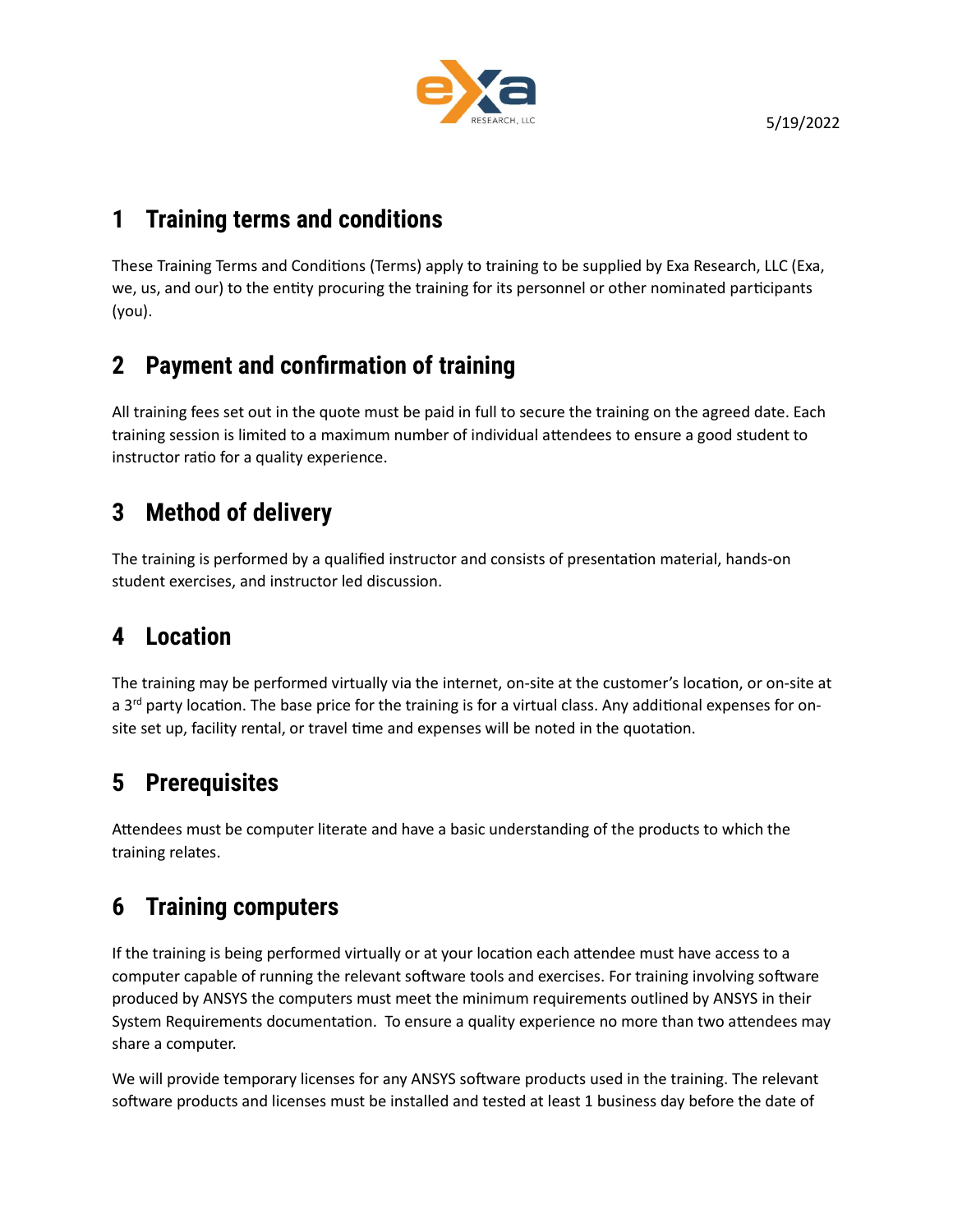

the training. You may be required to submit your email address and identifying computer information to ANSYS to support generating the necessary licenses.

If the training is performed at a third-party location, we will ensure the relevant computer requirements are met and software installed.

#### 7 Cancellations and changes

If you need to cancel a course or change the date or location of the course (a change), you must advise us via email as early as possible. The following policy applies to any change.

- If you make a change less than 20 business days, but more than 10 business days, before the training date, you must pay a change fee of 50% of the training fees (so, if the course is cancelled, we will only refund you 50% of the training fees).
- If you make a change within (and including) 10 business days of the training date, you must pay a change fee of 80% of the training fees (so, if the course is cancelled, we will only refund you 20% of the training fees).
- We may waive the change fees if, in our sole discretion, we believe your change was necessary due to significant, extenuating circumstances.

Virtual training sessions may be rescheduled once without penalty, provided that the new data is within 60 days of the original, scheduled date. Otherwise, it will be considered a cancellation.

You may change which attendees attend a course at any time, provided that in doing so the new attendees has the necessary access to a suitable computer and the required software.

We may make a schedule change due to a reason beyond our control (including trainer illness). We will provide you with as much notice as possible if this occurs and work with you to reschedule at no cost to you. We are not responsible or liable to you or any attendee for any loss or expenses incurred due to that change.

# 8 Right to use training material

Some of the training material is copyrighted by us and marked as such. All intellectual property rights in the copyrighted training material are and remain owned by us, unless otherwise listed in a quotation. You and the attendees may only use the training material to assist in the proper use of any ANSYS product and for no other purpose. In this clause, training material includes any presentations, exercises, or recordings of the training. Attendees may make notes of the materials but may not substantially reproduce the training materials.